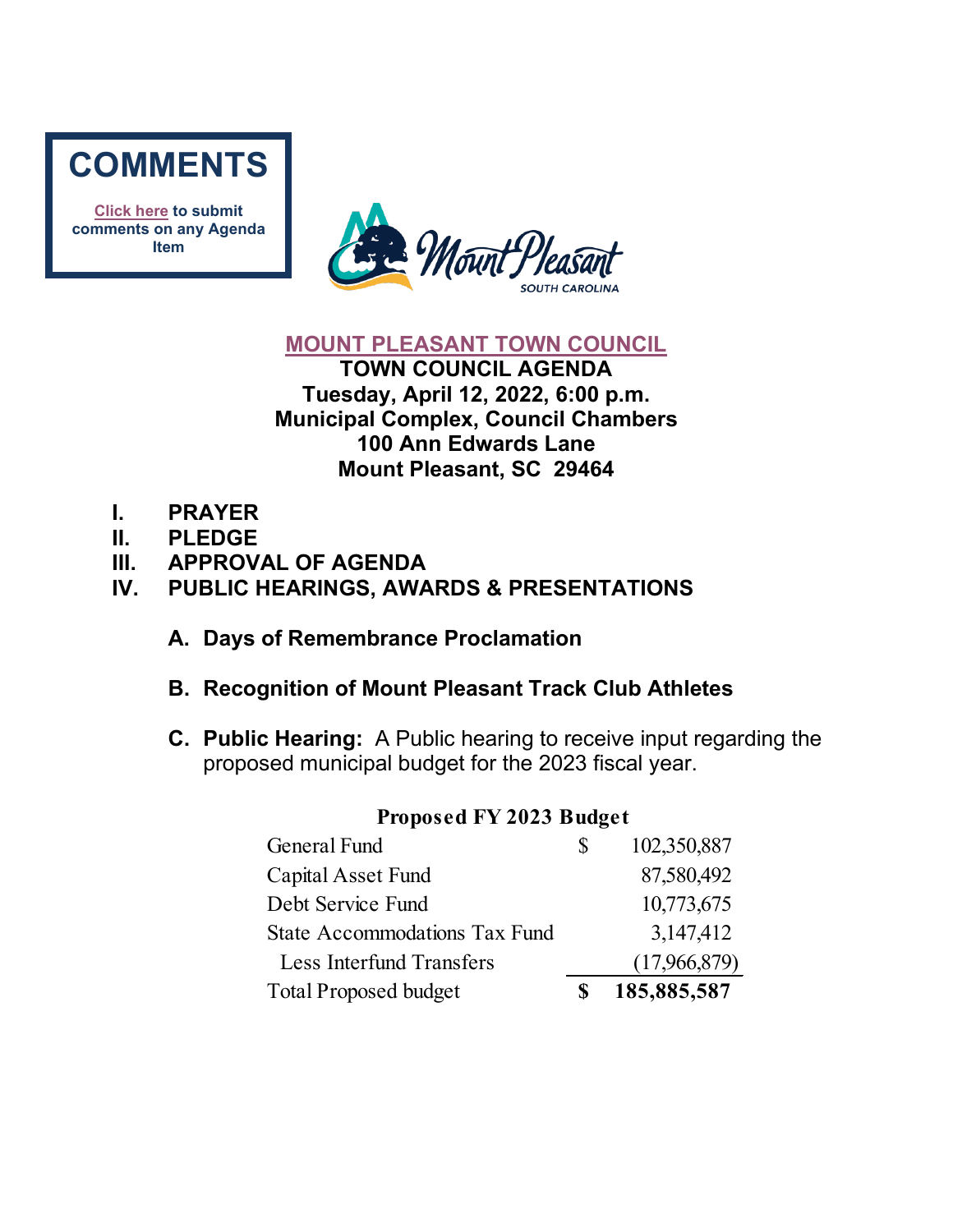Interested citizens may view the proposed budget at the Town Hall, Office of Finance and Corporate Services, 100 Ann Edwards Lane, Monday through Friday, between the hours of 8:00 a.m. and 4:30 p.m.

| Projected           | Percentage                                                 | <b>Current</b>                   |
|---------------------|------------------------------------------------------------|----------------------------------|
| Revenue             | Change In                                                  | <b>Fiscal Year</b>               |
| FY 2023             | Revenue                                                    | <b>Millage</b>                   |
| \$185,885,58<br>7   | $-27.9%$                                                   | <b>34.7 Mills</b><br>(operating) |
|                     |                                                            | 4.6 Mills<br>(debt)              |
|                     |                                                            |                                  |
|                     |                                                            |                                  |
| Projected           | Percentage                                                 | <b>Estimated</b>                 |
| <b>Expenditures</b> | Change In                                                  | Millage for                      |
| FY 2023             | <b>Expenditure</b><br>$\underline{\underline{\mathsf{S}}}$ | FY 2023                          |
| \$185,885,58<br>7   | $-27.9%$                                                   | <b>34.7 Mills</b><br>(operating) |
|                     |                                                            | 4.6 Mills<br>(debt)              |
|                     |                                                            |                                  |

Its general content is as follows:

One mill generates \$1,136,954 as based on the total estimated assessed value of all real and personal

properties within the Town of Mount Pleasant. One mill equals \$1.00 per \$1,000 of assessed property value.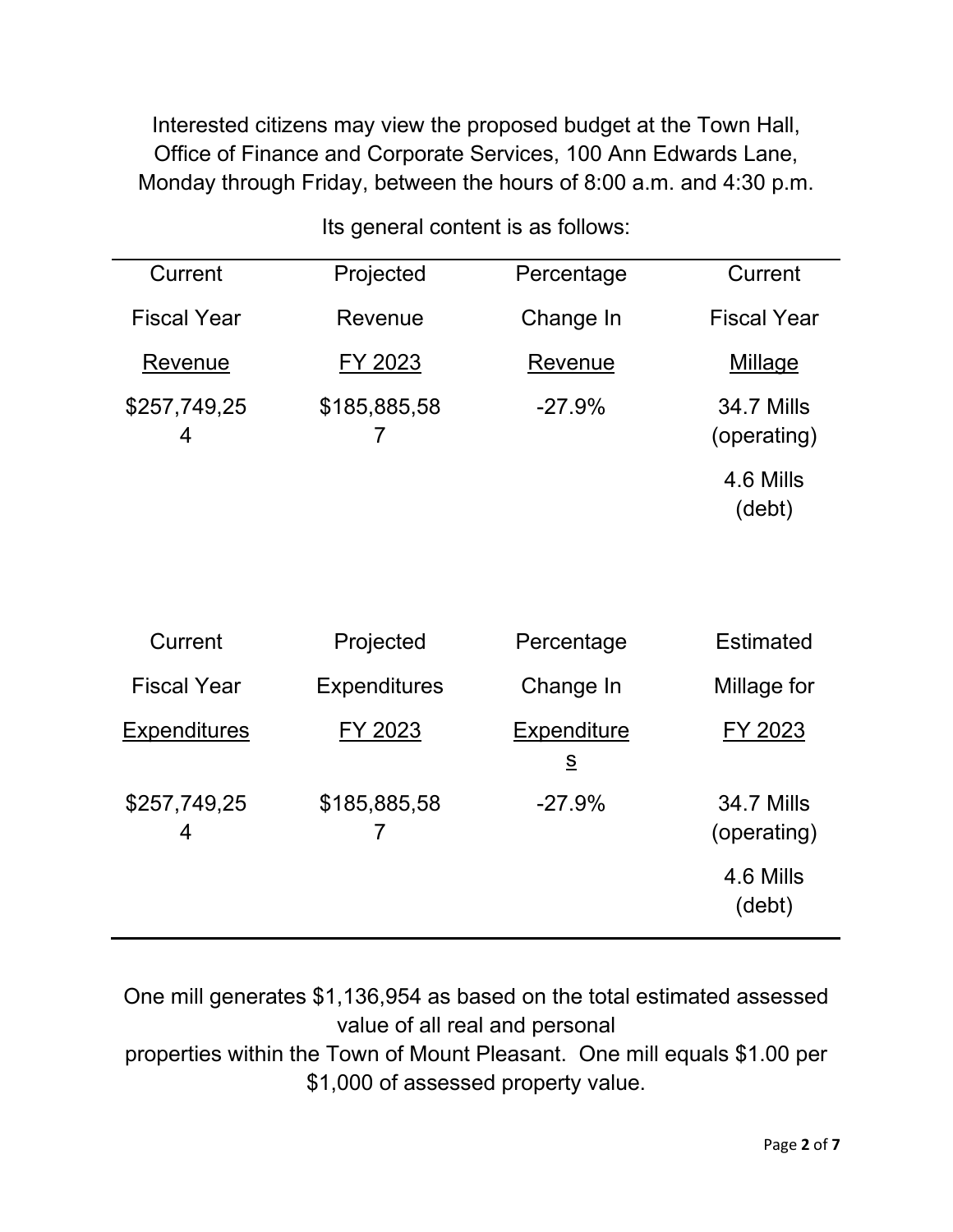- **V. APPROVAL OF MINUTES FROM THE [MARCH 8, 2022](https://www.tompsc.com/AgendaCenter/ViewFile/Minutes/_03082022-1167) TOWN COUNCIL MEETING, AND THE FEBRUARY 2022 FINANCIAL STATEMENT.**
- **VI. PUBLIC COMMENT**

#### **VII. CONSENT AGENDA ITEMS**

There are no Consent Agenda items.

**VIII. PLANNING** 

#### **A. NEW BUSINESS**

1. **First Reading:** An Ordinance providing for the annexation of an approximately 0.38 acre tract of land located at 2173 Annie Laura Lane. [\(Ord. No.](https://www.tompsc.com/DocumentCenter/View/41249/Ord-No-22023) 22023) **Planning Committee recommended approval 4-0** 

[April 4, 2022 Planning Committee Minutes](https://www.tompsc.com/AgendaCenter/ViewFile/Minutes/_04042022-1187)

2. **First Reading:** An Ordinance providing for the annexation of an approximately 0.31 acre tract of land located at 2175 Annie Laura Lane. [\(Ord. No. 22024\)](https://www.tompsc.com/DocumentCenter/View/41250/Ord-No-22024) **Planning Committee recommended approval 4-0** 

[April 4, 2022 Planning Committee Minutes](https://www.tompsc.com/AgendaCenter/ViewFile/Minutes/_04042022-1187)

3. **First Reading:** An Ordinance providing for the annexation of an approximately 1.54 acre tract of land located on Billy Swails Blvd. [\(Ord. No. 22025\)](https://www.tompsc.com/DocumentCenter/View/41251/Ord-No-22025) **Planning Committee recommended approval 4-0**

[April 4, 2022 Planning Committee Minutes](https://www.tompsc.com/AgendaCenter/ViewFile/Minutes/_04042022-1187)

4. **First Reading:** An Ordinance to rezone from R-1, Low Density Residential District, to RC-2, Rural Conservation-2 District, an approximately 2.51-acre tract of land located at 1490 Old Rosebud Trail and identified by TMS No. 615-00-00-025. [\(Ord.](https://www.tompsc.com/DocumentCenter/View/41252/Ord-No-22026)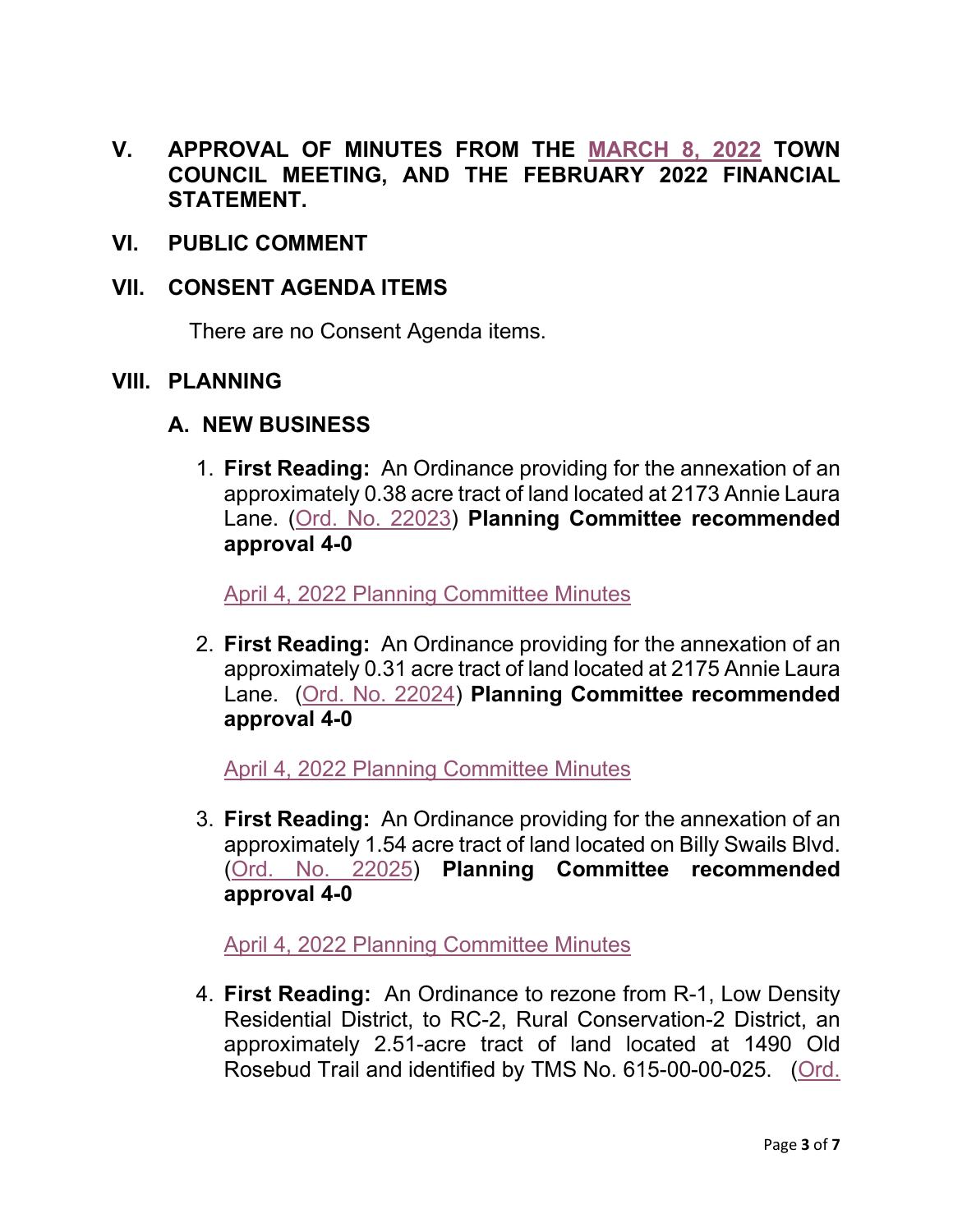## No. [22026\)](https://www.tompsc.com/DocumentCenter/View/41252/Ord-No-22026) **Planning Commission recommended approval 8-0. Planning Committee recommended approval 4-0**

[March 23, 2022 Planning Commission Minutes](https://www.tompsc.com/AgendaCenter/ViewFile/Minutes/_03232022-1171) [April 4, 2022 Planning Committee Minutes](https://www.tompsc.com/AgendaCenter/ViewFile/Minutes/_04042022-1187)

## **B. OLD BUSINESS**

1. **Final Reading: Applicant requests Deferral.** An Ordinance providing for the annexation of an approximately 0.58 acre tract of land located at 1137 Louise Terrace. [\(Ord. No. 22020\)](https://www.tompsc.com/DocumentCenter/View/40831/Ord-No-22020) **Planning Committee recommended approval 4-0**

[February 28, 2022 Planning Committee Meeting Minutes](https://gcc02.safelinks.protection.outlook.com/?url=https%3A%2F%2Fwww.tompsc.com%2FAgendaCenter%2FViewFile%2FMinutes%2F_02282022-1162&data=04%7C01%7CCBarrett%40tompsc.com%7C5d4ae3f93072458c6ed708d9fd5a24e4%7C1625c41990b6460eafc73f4628c3f25d%7C0%7C0%7C637819385875051425%7CUnknown%7CTWFpbGZsb3d8eyJWIjoiMC4wLjAwMDAiLCJQIjoiV2luMzIiLCJBTiI6Ik1haWwiLCJXVCI6Mn0%3D%7C3000&sdata=axfyqsRvs5plDOrftfRaKYo0lN5W15YxnnDFpN6pg%2F8%3D&reserved=0)

2. **Final Reading:** An ordinance to amend the Coaxum Tract PD, Planned Development Ordinance (Ordinance 16023, as amended). Proposed is to update development guidelines as they relate to homes abutting open space in order to remain consistent with previously approved conceptual plan. Development consists of approximately 20 acres and is generally located between Billy Swails Boulevard and North Highway 17. [\(Ord. No. 22022\)](https://www.tompsc.com/DocumentCenter/View/40830/Ord-No-22022) **Planning Commission recommended approval 8-0; Planning Committee recommended approval 4-0**

[February 16, 2022 Planning Commission Meeting Minutes](https://www.tompsc.com/AgendaCenter/ViewFile/Minutes/_02162022-1144) [February 28, 2022 Planning Committee Meeting Minutes](https://gcc02.safelinks.protection.outlook.com/?url=https%3A%2F%2Fwww.tompsc.com%2FAgendaCenter%2FViewFile%2FMinutes%2F_02282022-1162&data=04%7C01%7CCBarrett%40tompsc.com%7C5d4ae3f93072458c6ed708d9fd5a24e4%7C1625c41990b6460eafc73f4628c3f25d%7C0%7C0%7C637819385875051425%7CUnknown%7CTWFpbGZsb3d8eyJWIjoiMC4wLjAwMDAiLCJQIjoiV2luMzIiLCJBTiI6Ik1haWwiLCJXVCI6Mn0%3D%7C3000&sdata=axfyqsRvs5plDOrftfRaKYo0lN5W15YxnnDFpN6pg%2F8%3D&reserved=0)

# **IX. [COMMITTEE](https://www.tompsc.com/agendacenter) ACTION ITEMS**

# **A. [Economic Development Committee](https://www.tompsc.com/DocumentCenter/View/41262/ECONOMIC-DEVELOPMENT-COMMITTEE-OF-COUNCIL-ACTION-REPORT)**

Discussion and possible action related to use of the Town's property on Faison Road

[April 4, 2022 Economic Development Committee Minutes](https://www.tompsc.com/AgendaCenter/ViewFile/Minutes/_04042022-1186)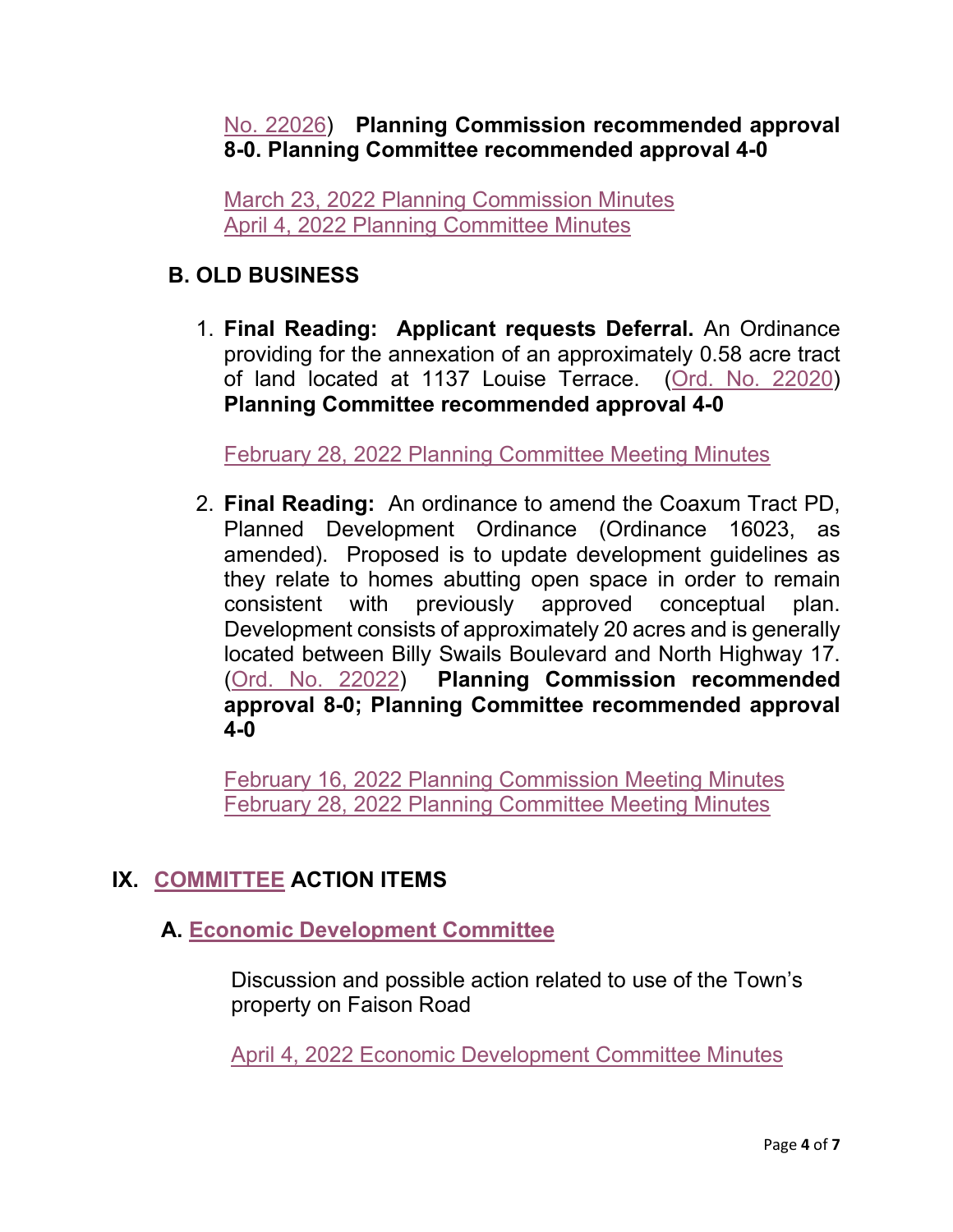**B. [Health, Recreation and Events Committee](https://www.tompsc.com/DocumentCenter/View/41263/HRE-COMMITTEE-ACTION-ITEM-04-04-22)**

Approval to fund Carolina Park Recreation Complex Phase IV (minus the passive park portion) with funds from unreserved Fund Balance.

[April 4, 2022 Health, Recreation and Events Committee](https://www.tompsc.com/AgendaCenter/ViewFile/Minutes/_04042022-1178)  **[Minutes](https://www.tompsc.com/AgendaCenter/ViewFile/Minutes/_04042022-1178)** 

### **C. Human Resources Committee**

Approval to perform an annual evaluation for the positions of Town Administrator and General Counsel. The evaluations shall occur in February and March respectively.

[April 4, 2022 Human Resources Committee](https://www.tompsc.com/AgendaCenter/ViewFile/Minutes/_04042022-1181)

## **D. Police, Judicial and Legal Committee**

Implementation of a [90-day noise ordinance pilot program](https://www.tompsc.com/DocumentCenter/View/41248/Chapter-13203-Pilot-Ordinance---April-2022-Council-Meeting)

[April 4, 2022 Police, Judicial and Legal Committee Minutes](https://www.tompsc.com/AgendaCenter/ViewFile/Minutes/_04042022-1183)

## **X. COUNCIL BUSINESS**

#### **A. New Business**

1. First Reading: An Ordinance to adopt and appropriate a budget for the Town of Mount Pleasant for fiscal year 2023 (July 1, 2022 through June 30, 2023). [\(Ord. No. 22027\)](https://www.tompsc.com/DocumentCenter/View/41253/Ord-No-22027)

[March 30, 2022 Budget Committee Meeting](https://www.tompsc.com/AgendaCenter/ViewFile/Minutes/_03302022-1172)

2. Adoption: A Resolution *approving a Memorandum of Understanding* between Mount Pleasant Waterworks and the Town of Mount Pleasant. [\(R.22041\)](https://www.tompsc.com/DocumentCenter/View/41254/Resolution-No-R22041)

[April 4, 2022 Finance Committee Meeting](https://www.tompsc.com/AgendaCenter/ViewFile/Minutes/_04042022-1179) [April 4, 2022 Water Supply and Resources Committee](https://www.tompsc.com/AgendaCenter/ViewFile/Minutes/_04042022-1192)  **[Meeting](https://www.tompsc.com/AgendaCenter/ViewFile/Minutes/_04042022-1192)**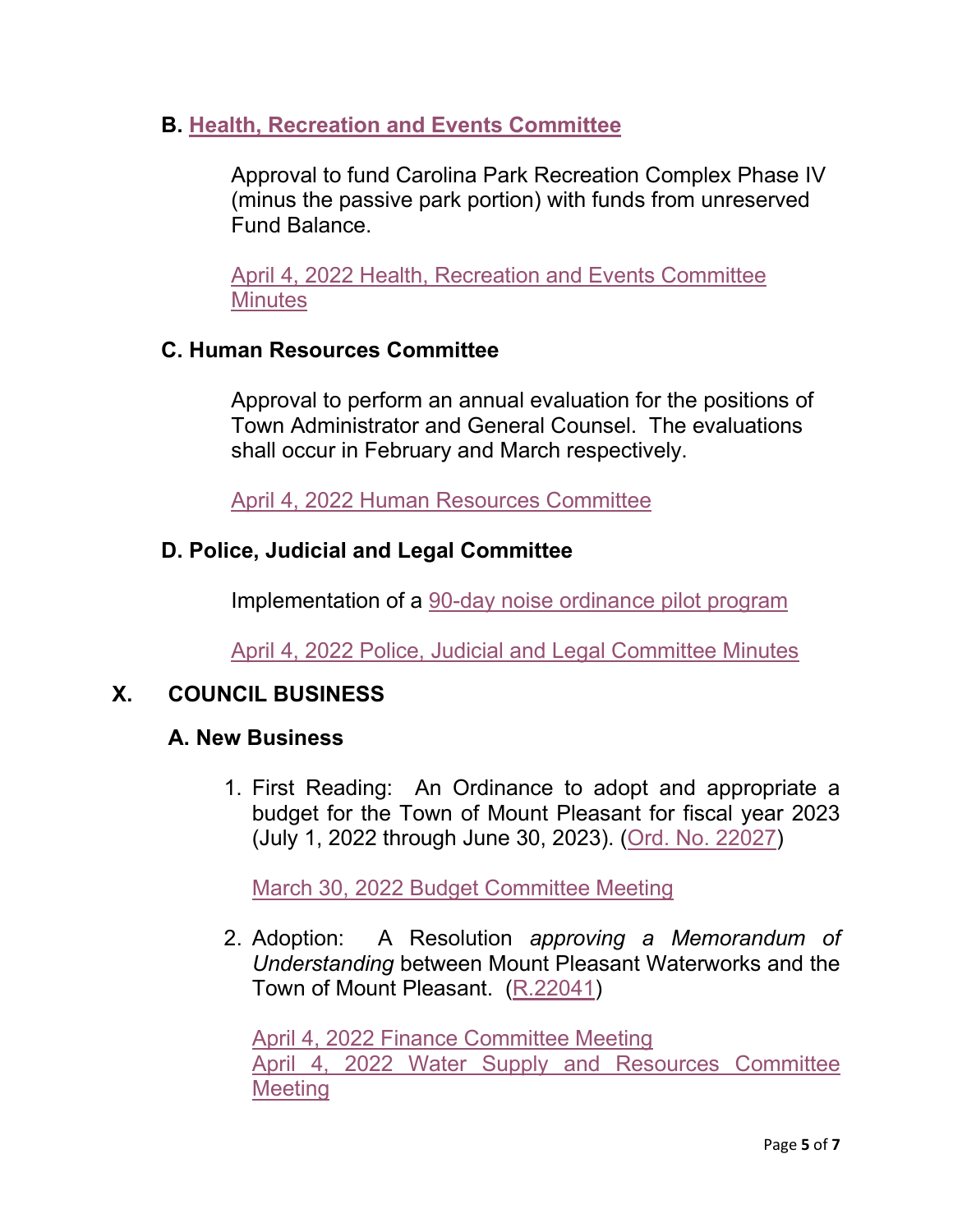- 3. Discussion and possible approval to enter into a lease agreement of a building for recreational purposes.
- 4. Possible Executive Session to discuss item X.A.3.
- 5. Post Executive Session

Council may take action on any item, including any subsection of any section, listed on an executive session agenda or discussed in an executive session during a properly noticed meeting.

#### **B. Old Business**

There are no Council Old Business items.

#### **C. Executive Session**

- 1.Legal and Security
	- a. Receipt of legal advice relating to pending litigation entitled CKC Properties, LLC vs. Town of Mount Pleasant, et al, 2021CP1004416, 2021CP1004761, and 2021CP1005211
	- b. Discussion concerning the development of security personnel and devices at public meetings
- 2.Personnel
	- a. Consideration of applications to serve on the Planning **Commission**
	- b. Consideration of applications to serve on the Accommodations Tax Advisory Committee